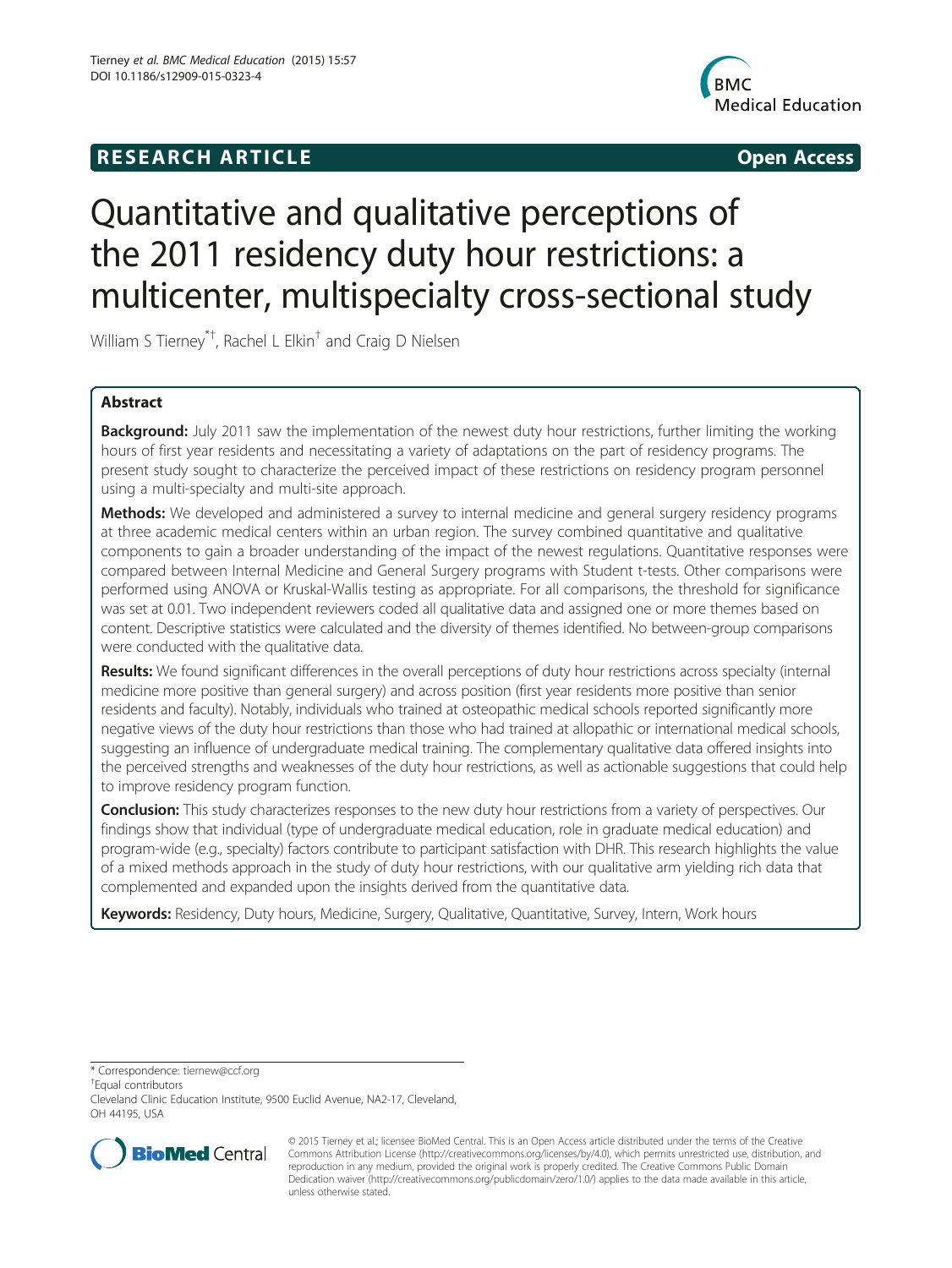### <span id="page-1-0"></span>Background

The Accreditation Council for Graduate Medical Education (ACGME) instituted new duty hour restrictions (DHR) for residency programs in 2011, limiting postgraduate year (PGY) 1 residents to 16 hours each day, with at least 10 hours in between each active shift [\[1\]](#page-5-0). These changes expanded upon previous requirements restricting residents to 80 hour weeks with a maximum of 30 hours in a given shift. Both of these DHR have necessitated significant adaptations by residency programs, which have the potential to alter intern, resident, and faculty perceptions of the new training environment, as well as patient care outcomes.

Previous descriptive studies have sought to characterize the impact of these two duty hour reforms on both residents and faculty. In early surveys following the implementation of the 2003 DHR, residents reported reduced fatigue but felt that patient care had been negatively affected; there were mixed opinions with regards to the impact of the DHR on the educational experience [[2](#page-5-0),[3](#page-5-0)]. However, a recent nationwide survey of Internal Medicine residents revealed more significant concerns about the adequacy of the resident educational experience [\[4](#page-5-0)]. Newer studies conducted after the implementation of the 2011 DHR highlighted additional concerns about continuity of care, PGY1 resident training, and patient safety [\[5](#page-5-0)-[7](#page-5-0)].

Early pilot studies of the 2011 DHR yielded mixed results. McCoy et al. [\[8](#page-5-0)] did not find significant changes in patient care outcome measures; however, residents reported feeling underprepared to care for patients who had been handed off to them by another team. Another study [[9\]](#page-5-0) reported similar concerns about continuity of care and resident preparedness to care for patients. Moreover, no improvements in rest or study time were noted despite fewer hours spent in the hospital.

These concerns have persisted following the nationwide implementation of these DHR. Large national survey studies and a randomized clinical trial noted decreased clinical exposure and overall continuity of care, reduced educational opportunities, and reduced intern preparation for more senior roles as key issues [\[10-13](#page-5-0)]. Perceptions of resident fatigue and quality of life in these studies were largely mixed, with many reporting no improvements or even decreases in quality of life and mental health [[14](#page-5-0)]. Taken together, these studies suggest that the 2011 DHR may not be fully realizing its proposed improvements to resident education, patient care, and personal/professional balance [\[10](#page-5-0)].

Studies of the impact of the DHR on residency program personnel have focused largely on quantitative data [[15\]](#page-5-0), assessed through multiple choice questionnaires or extracted from electronic records. Nearly all of those that did incorporate qualitative data were conducted before the 2011 DHR, and collected the opinions of limited populations [[16](#page-5-0),[17](#page-5-0)].

Our study sought to gain a broader view of the 2011 DHR by collecting both quantitative and qualitative data. We surveyed interns (PGY1), residents (PGY2-5), and faculty in Internal Medicine (IM) and General Surgery (GS) programs at 3 large academic medical centers in a single metropolitan area. This afforded us the opportunity to make comparisons across sites, across specialties, and across positions.

# **Methods**

All research was conducted in accordance with the Declaration of Helsinki. The research was approved by the Institutional Review Board (IRB) of each participating institution. The research conducted was considered exempt by all three hospitals' IRBs because it was conducted without collecting identifying information from participants and was entirely survey-based research. As such, it was deemed to pose little or no risk to participants and written informed consent was not required.

#### Setting

Cross-sectional study at three large teaching hospitals in one geographic region. Interns, residents, core faculty, and program directors in IM and GS at these three hospitals were surveyed and all responses were included for analysis.

#### Instrument development

We developed a novel survey instrument following a view of the literature and individual interviews with residency Program Directors (PDs) and medical education researchers. Quantitative data were collected via sliding bar questions (0–100 scale with 50 representing neutrality) and multiple choice questions. Qualitative short response questions were optional and placed near the end of the survey. The instrument was validated via trial administration to residents and faculty from non-IM or GS specialties, who were asked to evaluate the face validity, content validity, and construct validity of the survey. (Original survey instrument included as Additional file [1](#page-5-0)).

#### Survey administration

The survey was distributed by PDs to all program residents and core faculty via email using REDCap electronic survey software [[18](#page-5-0)]. Data collection occurred between May  $18<sup>th</sup>$  and June  $30<sup>th</sup>$ , 2012. All data were collected anonymously and no incentive or compensation was offered to participants. Residency program statistics were obtained directly from each program's PD via email correspondence.

#### Analysis of quantitative data

All statistical analyses were completed using the JMP Pro version 9.0.0 statistical package (© SAS Institute,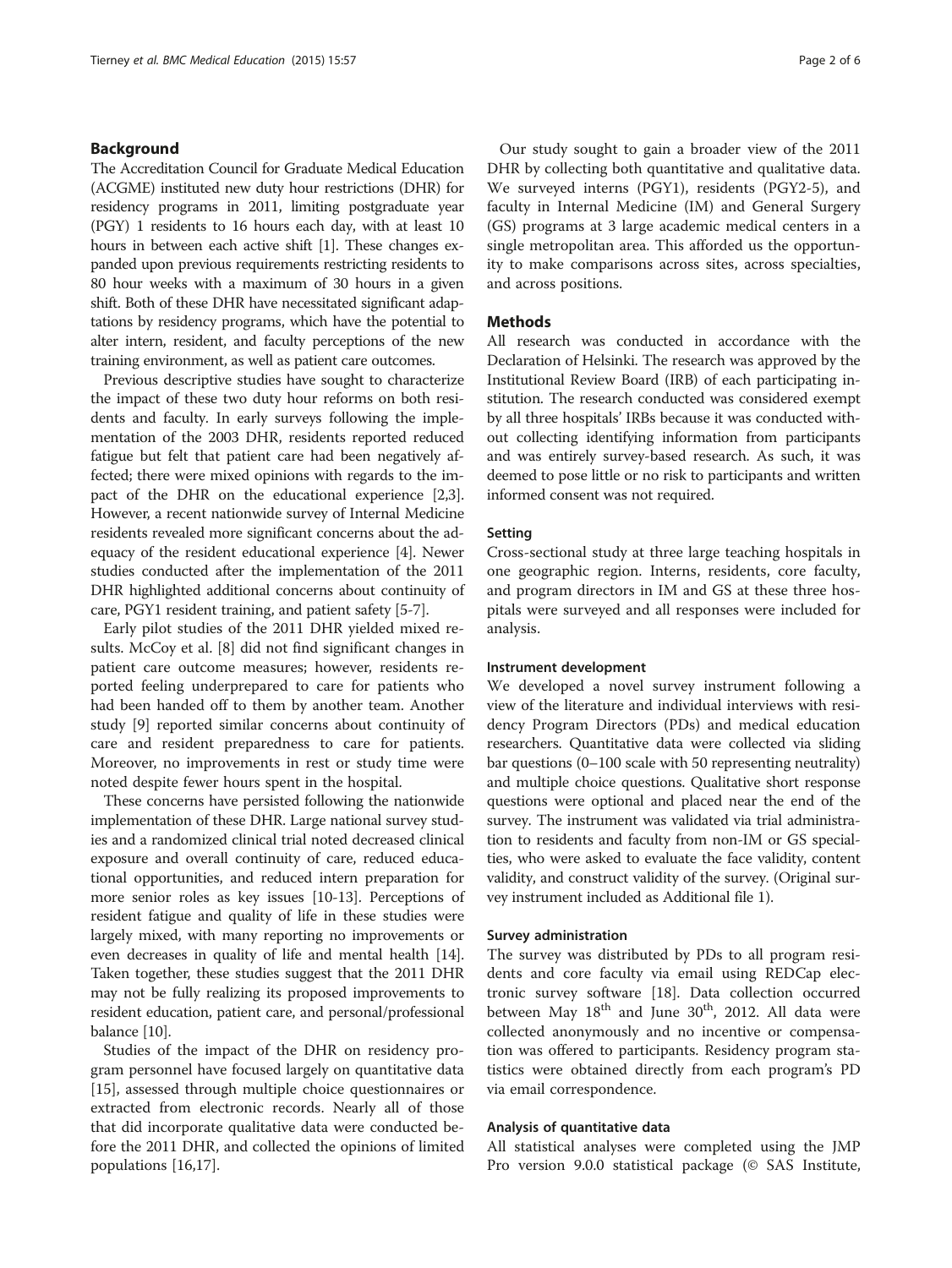Inc., Cary, NC). Perceptions of the IM and GS programs were compared with Student t-tests. Group comparisons were performed using ANOVA or Kruskal-Wallis testing as appropriate. Directionality of statistically significant differences was determined using Tukey-Kramer pairwise testing or non-parametric pairwise methods as appropriate. To assess whether each numeric response question was significantly different from a "neutral" score of 50, two-tailed t-tests were utilized. Descriptive statistics were calculated to characterize responses to multiple choice questions. Because of the small sample sizes of each subgroup being compared, we used Wilcoxon Rank Sum and Kruskal-Wallis tests to determine absolute differences between undergraduate training groups and non-parametric pairwise comparisons to determine directionality. To correct for multiple comparisons, a significance threshold of 0.01 was set before beginning statistical analysis.

#### Analysis of qualitative data

We used content analysis, more specifically conceptual analysis, to analyze our qualitative data. Data from short response questions were read by two independent reviewers and assigned one or more themes based on content. Coding discrepancies were settled via collaborative discussion. When possible, similar concepts were condensed into a single, unifying theme; this process was repeated iteratively until no such condensations were possible. We then calculated descriptive statistics (counts and percentages) for each of the remaining themes. No comparisons of qualitative data between groups were conducted given the smaller respondent pool (these questions were optional) and the diversity of themes identified. The analyses and conclusions reported for the qualitative data thus are reflective of the entire respondent pool for these questions.

## Results and discussion

We received 202 responses before study closure: 34 faculty, 98 PGY1 residents, and 70 senior residents (PGY2+). Our resident response rate was 49% (168/341). 62 (31%) respondents reported affiliation with Hospital A, 76 (38%) with Hospital B, and 45 (22%) with Hospital C; 19 (9%) of respondents did not report a hospital affiliation. Key demographic data for our population are summarized in Table 1.

#### Quantitative data

All respondents (Table 2): Mean perceptions of the effect of DHR on continuity of care, ability to learn new procedures, ability to practice procedures, and ability to teach were all statistically worse than neutral (all  $p<0.0001$ ). Overall perceptions of the DHR, the impact of the DHR on ability to learn new medical material, and the impact of

Table 1 Demographic characteristics of survey respondents

|                        | PYG1     | PYG2+    | <b>Faculty</b> |
|------------------------|----------|----------|----------------|
| Survey respondents*    | 70 (35%) | 98 (49%) | 34 (17%)       |
| Hospital affiliation*  |          |          |                |
| Hospital A             | 23 (37%) | 22 (35%) | 17 (27%)       |
| Hospital B             | 74 (32%) | 44 (58%) | 8 (11%)        |
| Hospital C             | 14 (31%) | 6(13%)   | 25 (56%)       |
| No hospital identified | 9(47%)   | 7(37%)   | 3(16%)         |
| Specialty*             |          |          |                |
| Internal medicine      | 65 (37%) | 84 (49%) | 23 (14%)       |
| General surgery        | 3 (15%)  | 8 (40%)  | 9(45%)         |
| Other                  | 4 (33%)  | 6(50%)   | 2(17%)         |
| $*n(\%).$              |          |          |                |

the DHR on ability to review previously learned material were not statistically different from neutral (p=0.1192, p=0.8051, and p=0.7748, respectively). None of the quantitative domains assessed showed a mean better-thanneutral response that reached statistical significance.

Participants were asked additional questions about some of the domains that the new regulations specifically were designed to improve. Both PGY1 and PGY2+ residents reported devoting a median of 5 hours (IQR: 3–10) to independent study per week. The average amount of sleep reported by participants was  $6.4 \pm 1.2$  hours per night (range  $1-9$ ; PGY1:  $6.5 \pm 0.7$ , PGY2+:  $6.4 \pm 1.5$ , faculty: 6.3  $\pm$  1.0). Only 65% (PGY1: 61%, PGY2+: 67%, faculty: 67%) of participants were satisfied with this amount of sleep, however.

When asked if the new DHR had affected the likelihood of their pursuing a career in academic medicine, most (70% of PGY1 respondents, 87% of PGY2+ respondents) reported that the DHR had no impact on the likelihood of them pursuing an academic career. 20% of PGY2+ residents and 8.7% of PGY1 residents reported that the new DHR had reduced the likelihood of them pursuing an academic career, while 10% and 4.3%, respectively, reported an increased likelihood.

| Table 2 Quantitative perceptions of DHR - all respondents |  |
|-----------------------------------------------------------|--|
|-----------------------------------------------------------|--|

| Question                            | Mean response | t-test for<br>neutral |
|-------------------------------------|---------------|-----------------------|
| General perception                  | 46.8          | p=0.1192              |
| Continuity of care                  | 36.9          | p<0.0001*             |
| Learning new procedures             | 41.8          | p<0.0001*             |
| Practicing known procedures         | 44.8          | p<0.0001*             |
| Learning new medical knowledge      | 48.8          | p=0.8051              |
| Ability to review medical knowledge | 51.1          | p=0.7748              |
| Ability to teach                    | 40.7          | p<0.0001*             |
|                                     |               |                       |

\*statistically worse than neutral.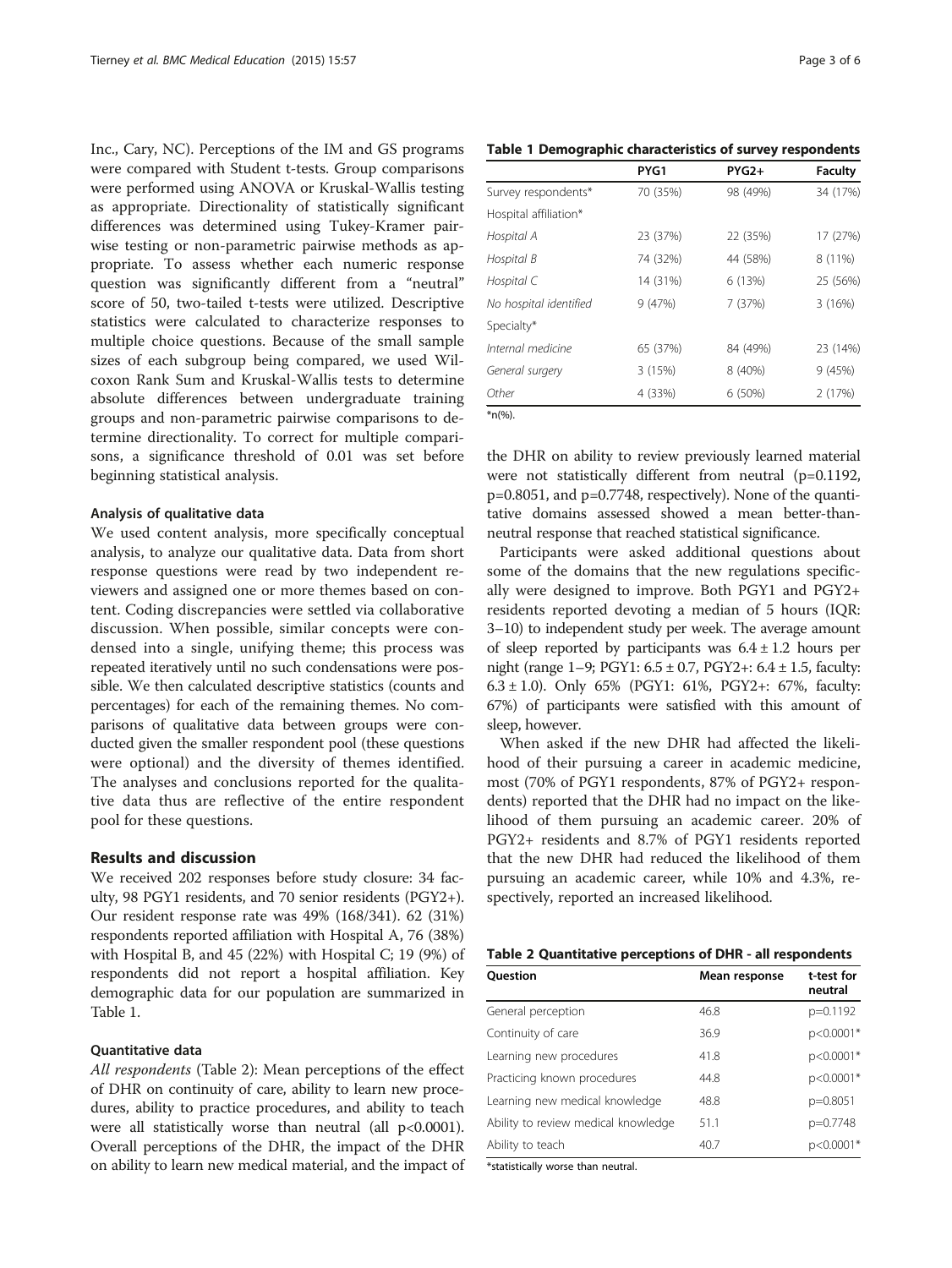Cross-site comparisons (Table 3): There were no significant differences across sites (Hospitals A, B, and C) for any of the quantitative questions asked, except in the ability of residency program participants to learn new procedures (p=0.004).

Cross-position comparisons (Table 4): PGY1 residents rated their overall perception of the DHR more positively than both PGY2+ residents and faculty (p<0.0001). Similarly, PGY1 residents rated the impact of the DHR on their ability to teach more favorably than PGY2+ residents and faculty (p<0.0001). PGY1 residents rated the impact of the DHR on continuity of care more favorably than faculty (p=0.0038), but were not statistically different from PGY2+ residents.

Cross-specialty comparisons (Table 5): At a single site (Hospital B), we compared 20 GS respondents to 29 IM respondents. We observed a significant difference between GS and IM programs in their overall perceptions of the DHR (p=0.0057). No other significant differences were identified across the two groups.

Impact of undergraduate medical training program: We compared residents based on type of undergraduate medical education (US/Canadian allopathic, US/Canadian osteopathic, international medical school). While the core curricular basic science and clinical content is largely similar amongst the three, osteopathic schools advocate a more holistic approach to patient care, place more emphasis on preventive medicine and primary care, and provide special training in osteopathic manipulative medicine (a core set of techniques typically applied in the treatment of musculoskeletal disorders).

With regards to overall perceptions of the DHR, osteopathic graduates were less satisfied than either allopathic or international graduates (means 27, 46, 52 respectively; Wilcoxon Rank Sum p=0.0051). Similarly, osteopathic graduates felt that the DHR more negatively impacted continuity of care and their ability to teach (Wilcoxon Rank Sum p=0.0075 and p=0.0002 respectively). No statistically significant differences were detected between allopathic and international graduate respondents.

Table 3 Quantitative perceptions of DHR across hospitals

| <b>Ouestion</b>                     | Means Hospital A/B/C ANOVA |                            |
|-------------------------------------|----------------------------|----------------------------|
| General perception                  | 43.0/44.5/53.2             | $P = 0.3052$               |
| Continuity of care                  | 37.6/32.3/37.1             | $P = 0.2775$               |
| Learning new procedures             | 38.8/39.4/46.5             | $P = 0.004$ * <sup>+</sup> |
| Practicing known procedures         | 40.8/46.0/47.0             | $P = 0.0499$               |
| Learning new medical knowledge      | 47.7/46.1/51.4             | $P = 0.5151$               |
| Ability to review medical knowledge | 52.4/45.0/54.4             | $P = 0.0888$               |
| Ability to teach                    | 38.1/39.0/43.4             | $P = 0.3312$               |

 $^\ast$ statistically significant finding,  $^\ddag$ on pairwise comparison, Hosp. C statistically different from Hospital A/B/C.

#### Table 4 Quantitative perceptions of DHR across positions

| Question                            | <b>Means</b><br>PGY1/PGY2+/Faculty | <b>ANOVA</b>           |
|-------------------------------------|------------------------------------|------------------------|
| General perception                  | 60.9/41.2/34.2                     | p<0.0001**             |
| Continuity of care                  | 43.7/35.1/28.0                     | $p=0.0038**^{\dagger}$ |
| Learning new procedures             | 41.7/40.1/46.9                     | p=0.1704               |
| Practicing known procedures         | 45.3/43.2/48.2                     | $p=0.3435$             |
| Learning new medical knowledge      | 53.7/46.6/45.6                     | $p=0.0508$             |
| Ability to review medical knowledge | 54.1/50.1/47.5                     | $p=0.2350$             |
| Ability to teach                    | 50.4/38.8/31.3                     | p<0.0001**             |

\*statistically significant finding, ‡ on pairwise comparison, PGY1 group statistically more positive than PGY2+ or Faculty (p<0.01), <sup>†</sup>on pairwise comparison, PGY1 group statistically more positive than faculty (p<0.01) but not PGY2+ (p>0.01).

#### Qualitative data

127/202 (63%) respondents described weaknesses of DHR, while 121/202 (60%) provided strengths. 68/202 (34%) offered specific suggestions to improve the function of residency programs. Responses describing DHR weaknesses tended to be longer than those describing strengths (mean of 131 versus 50 characters/comment).

The weaknesses most commonly identified by survey participants were reduced continuity of care (25.7% of respondents); increased handoff frequency (16.8%); reduced intern preparedness for more senior positions (9.4%); that the new DHR promoted the adoption of a "shift mentality" (8.9%); and that the new DHR brought with it a disproportionate increase in the senior resident workload (8.4%).

Key strengths identified by respondents included better rested residents (22.8%); better personal/professional balance (14.4%); increased independent study time (8.9%); and improved patient safety (3.5%). Some also felt that the newest DHR were more reasonable as compared to previous iterations (3.5%).

The most common suggestions mentioned by participants focused on removing the 16 hour daily limit imposed on PGY1 residents (4.5%) and expanding the use of "night float" services (4.5%). Other respondents spoke to the need to revise and expand the formal educational

| Table 5 Quantitative perceptions of DHR between |  |  |
|-------------------------------------------------|--|--|
| specialties (one hospital)                      |  |  |

| <b>Ouestion</b>                     | Means GS/IM | t-test     |
|-------------------------------------|-------------|------------|
| General perception                  | 31.0/51.9   | p=0.0057*  |
| Continuity of care                  | 25/37.2     | p=0.0206   |
| Learning new procedures             | 39.3/38.3   | p=0.7848   |
| Practicing known procedures         | 42.2/46.5   | $p=0.2533$ |
| Learning new medical knowledge      | 41.2/46.5   | p=0.2777   |
| Ability to review medical knowledge | 42.3/43.0   | p=0.8864   |
| Ability to teach                    | 35.7/40.2   | p=0.3582   |

\*statistically significant finding.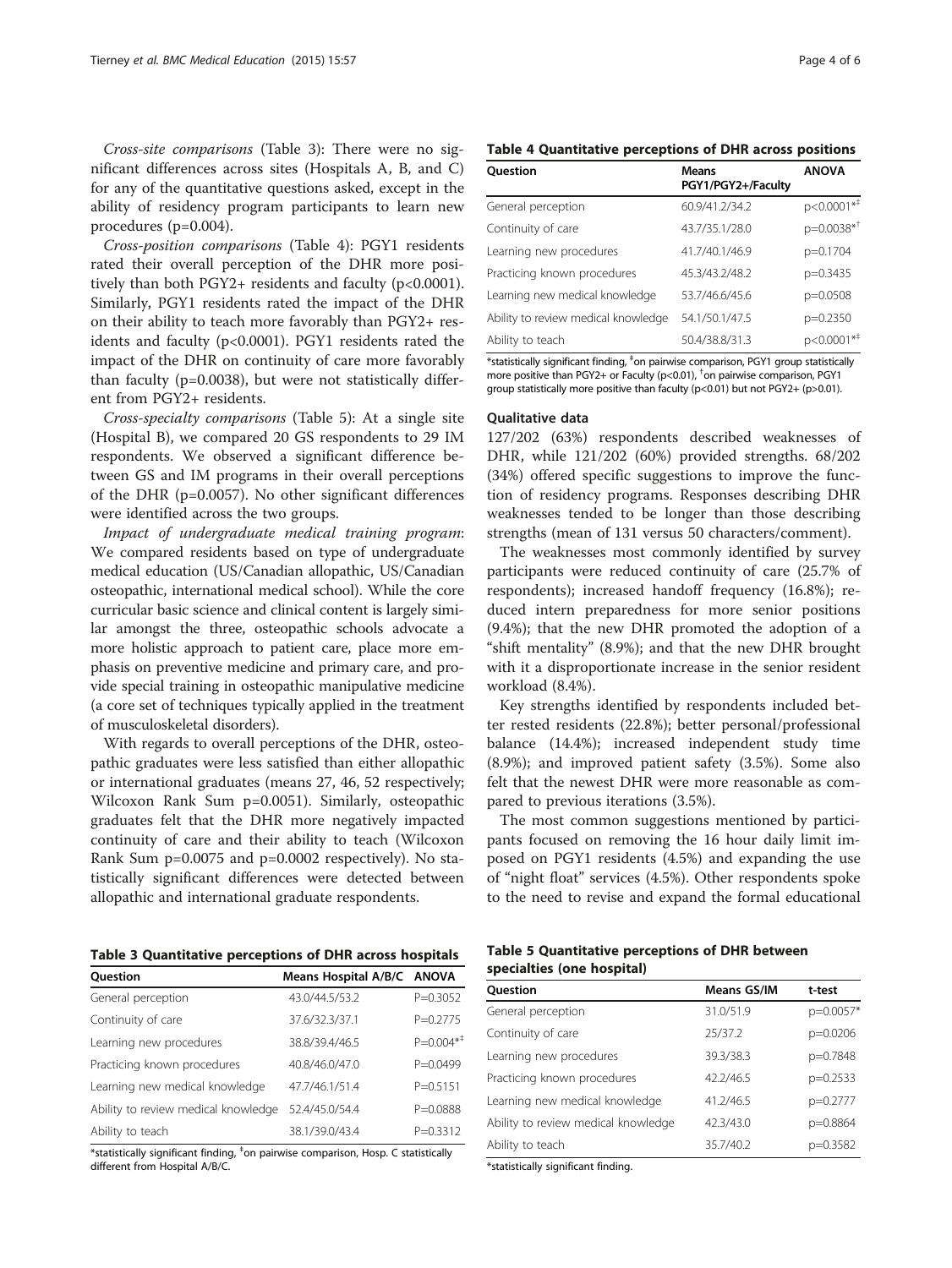curriculum within the context of the new DHR (4.0%); to identify ways to maximize the efficiency of resident time spent at the hospital (e.g., reducing resident administrative burden, improving handoff efficiency; 3.5%); and to increase the amount of contiguous time off that residents receive (3.0%).

A complete listing of all themes collected from the short response questions may be found in Additional file [2](#page-5-0): Table S1, Additional file [3:](#page-5-0) Table S2 and Additional file [4](#page-5-0): Table S3.

#### Conclusions

Perceptions of the impact of the DHR vary widely. The present study suggests that both individual (type of undergraduate medical education, role in graduate medical education) and program-wide (e.g., specialty) factors contribute to participant satisfaction with the newest DHR. We found that PGY1 residents tend to view most aspects of the DHR more favorably than more senior residents or faculty. Individuals in IM also tended to feel more positively about the DHR compared with their GS counterparts. Finally, we identified a potential role for undergraduate medical education in shaping the perceptions of the new DHR, with osteopathic graduates rating the DHR more negatively in several domains relative to their allopathic and international graduate colleagues.

The qualitative results of this research illustrate the most commonly perceived strengths and weaknesses of the new DHR and present useful suggestions to improve residency program function. Our respondents felt that while the new DHR have brought improvements in time for resident rest, patient safety, and personal/professional balance, there remains room for improving the continuity of care, intern preparation for more senior positions, and balancing senior resident workload. Many of the suggestions sought to optimize the function of residency programs within the context of the DHR, but a substantial portion called for a fundamental restructuring of the 2011 DHR to be able to improve program function most effectively.

Senior residents and faculty – the two groups able to compare the old and new duty hour paradigms – rated many aspects of the new DHR more negatively than PGY1 residents. This suggests that many individuals who have experienced both paradigms are less satisfied with the newest iteration of the DHR, at least after its first year of implementation. Similarly, individuals in the GS residency program reported more dissatisfaction with the DHR than those in IM in the quantitative arm of our study. However, the only significant difference across specialties was in the overall perceptions of the duty hours; no significant differences were found with regards to continuity of care or ability to learn, for example. This may be due to the relatively small subgroups being

assessed or it may reflect a difference in participant perceptions of how they are able to perform within their residency programs as opposed to their perceptions of DHR as a concept.

The discrepancies in DHR perceptions based upon type of undergraduate medical education were an unexpected and novel finding. On the whole, the ACGME and American Osteopathic Association DHR are fairly similar [[1,19](#page-5-0)], suggesting that differences in expectations of working hours do not underlie these differences. These findings may reflect differences in the culture of osteopathic and allopathic undergraduate training programs, or perhaps may be a form of selection bias reflecting the views of those osteopathic trainees who elected to enter an allopathic residency program as opposed to the perceptions of the osteopathic community as a whole. Additional research will be required to understand the implications of these results more fully. We found no reports of the impact of undergraduate medical education on perceptions of resident duty hours. Our findings suggest that this variable may be an important influence on views of the DHR, and we recommend that future studies of the DHR consider collecting this data.

One of the strengths of this study was the inclusion of qualitative, free response questions to complement our multiple choice questions. Previous research on the 2011 duty hours has relied primarily on quantitative survey methodology. Our qualitative data therefore help to add another dimension to the duty hours literature. The qualitative questions revealed strengths and weaknesses of the 2011 DHR that would not have been identified using quantitative methods alone. Inclusion of qualitative questions thus may be a simple way to increase the scope of possible survey responses. Additionally, our qualitative survey item asking for suggestions yielded many specific and actionable ideas. While each residency program is different, use of similar questions in an internal survey format could be a mechanism for programs to drive positive change from within.

Some limitations to the present study should be acknowledged. First, we only received responses from one GS program, limiting the power of the cross-specialty comparisons. Second, there is the potential for response bias, in both our quantitative and qualitative arms. It is of note, though, that many of the trends and themes identified in the present survey are consistent with those reported in national surveys of IM and GS residents and program directors [[10,13\]](#page-5-0).

From length and content analyses, study participants tended to have stronger and more plentiful comments on the weaknesses of the DHR than the strengths. These findings suggest that residency program participants feel more negatively about duty hours, or perhaps that the culture within residency programs is to emphasize the